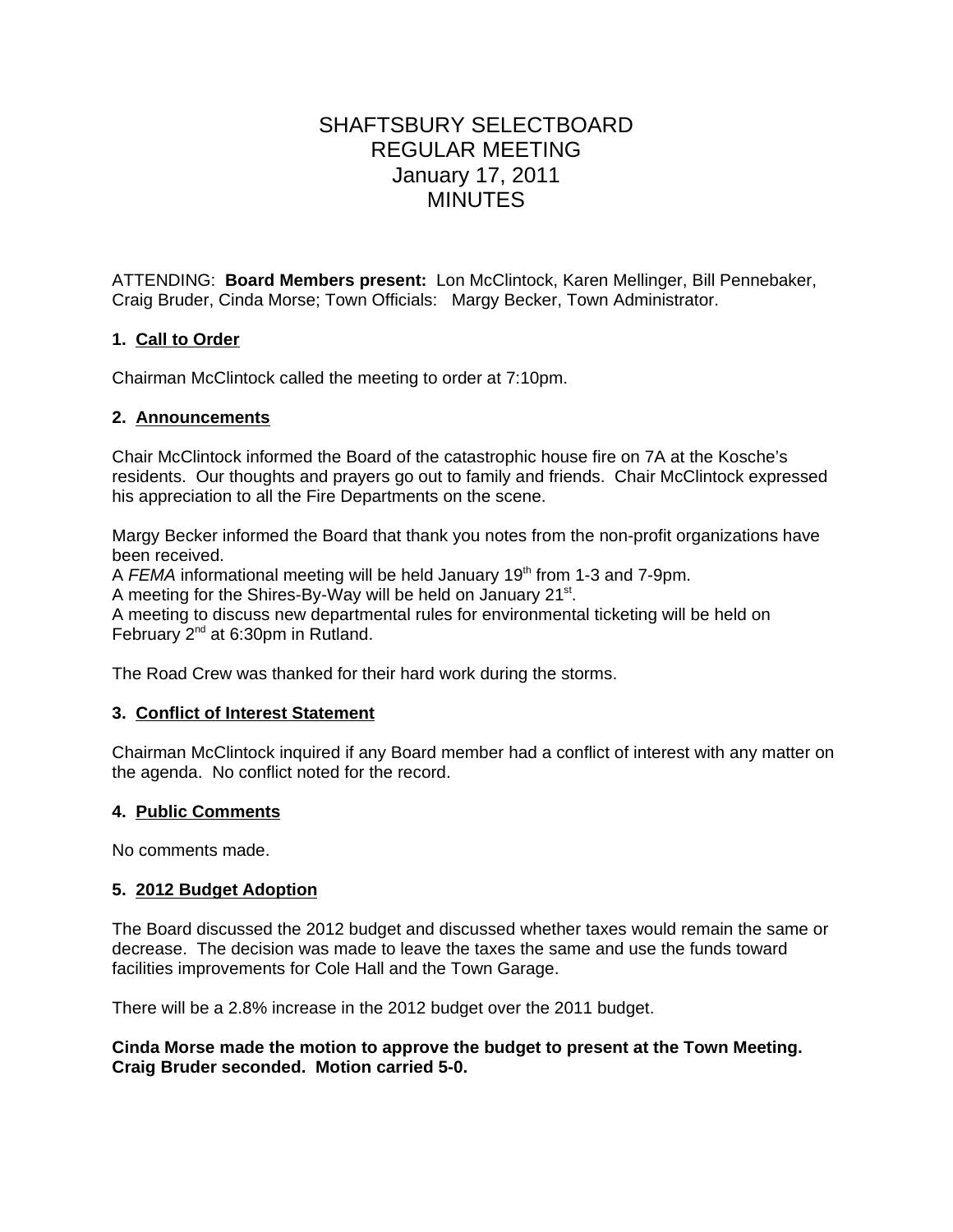#### **6. Single Audit Engagement Letter**

There is an extensive *to-do-list for* Margy Becker and Henri Bellow to prepare for the audit; the date given for its completion was January 15, 2011. Margy Becker will call to change that to February 15, 2011.

**Karen Mellinger made the motion to approve the contract letter with Sullivan and Powers with the change for the** *to-do-list* **from January 15, 2011 to February 15, 2011. Cinda Morse seconded. Motion carried 5-0.**

#### **7. 2011 Appointments**

All vacancies and positions will be made public by February 21, 2011. A informational meeting about appointments will be held on February 21<sup>st</sup>.

#### **8. Winter Parking Ordinance (second reading)**

Sub-section 6B was deleted in the ordinance. The third reading will be at the Select Board agenda's next meeting.

#### **9. Dog Ordinance Amendment**

Sub-section 4C was amended to read that owners are responsible for cleaning up after dogs on sidewalks, parks, and right of ways. This is not applicable on rural roads. Any law enforcement agency can ticket violators. The second reading will be at the next Board Meeting.

#### **10. Annual Bridge/Weight Limit Report**

There are no bridges with specified weight limits.

#### **11. Town Administrator Report**

The Town Administrator reported she is carefully considering administrative staff needs.

The Administrator and Treasurer are busy getting ready for the independent audit.

Health care cards are an improvement; there is no more short-term out of pocket money. The town report is moving along.

The WIFI weak signal to the garage needs to be addressed.

Traci Mulligan requested an outline of procedures on issuing dog fines. Lon McClintock will contact the Town Lawyer on this matter.

Zoning laws have been enforced at Brownell's and the settlement agreement implemented. Margy Becker will contact the Zoning Administrator to insure inspections at Brownell's in the future.

Rick Stratton has completed work on the boiler to comply with the insurance inspection. Personnel Policies will be on the agenda after the Town Meeting.

#### **12. Other Business**